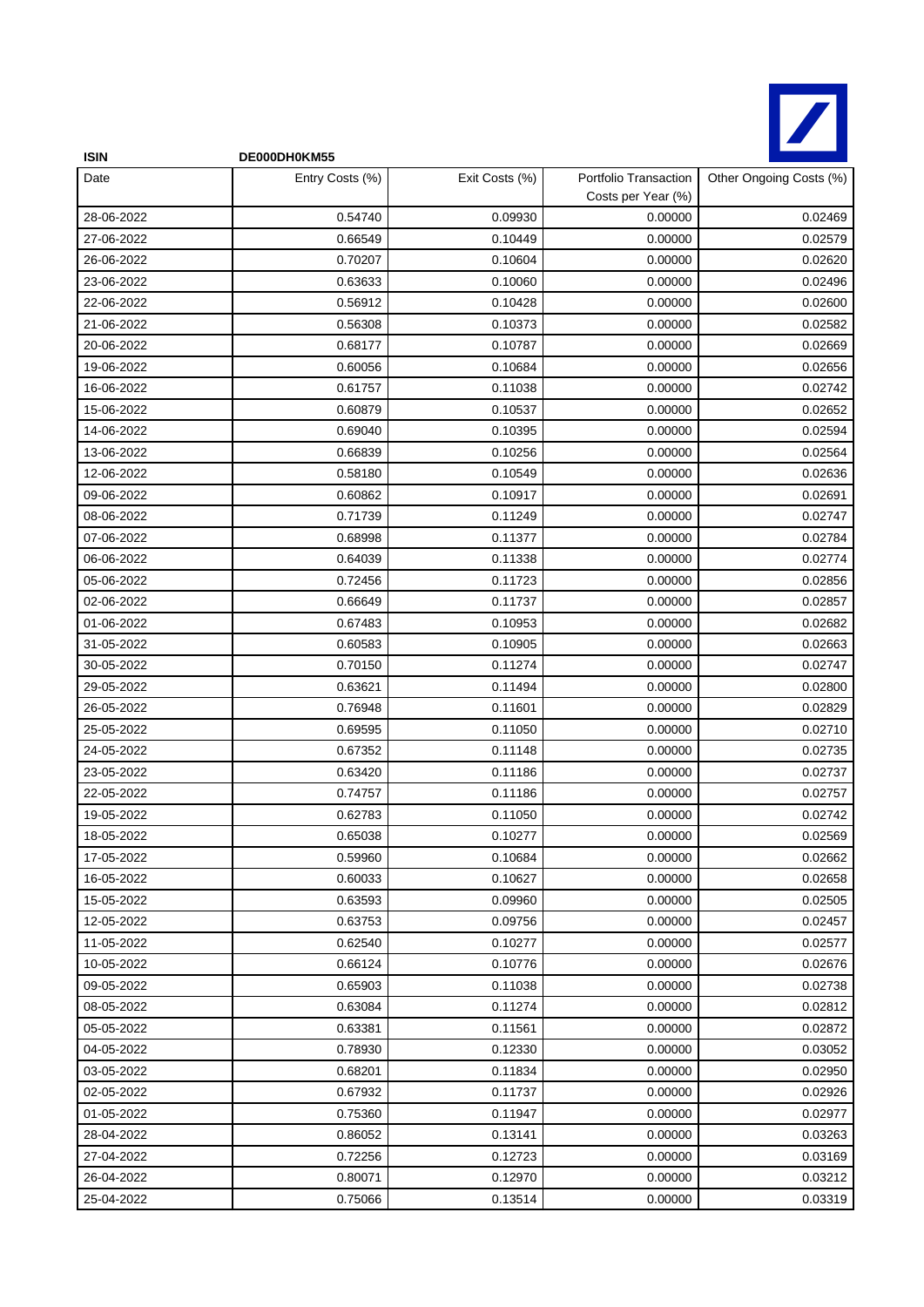| 24-04-2022 | 0.74163 | 0.13793 | 0.00000 | 0.03369 |
|------------|---------|---------|---------|---------|
| 21-04-2022 | 0.93255 | 0.15152 | 0.00000 | 0.03682 |
| 20-04-2022 | 1.01609 | 0.16807 | 0.00000 | 0.04040 |
| 19-04-2022 | 0.89035 | 0.16474 | 0.00000 | 0.03993 |
| 18-04-2022 | 1.21601 | 0.18975 | 0.00000 | 0.04615 |
| 13-04-2022 | 1.08226 | 0.18622 | 0.00000 | 0.04483 |
| 12-04-2022 | 1.07138 | 0.18051 | 0.00000 | 0.04378 |
| 11-04-2022 | 0.93221 | 0.16835 | 0.00000 | 0.04071 |
| 10-04-2022 | 0.94688 | 0.16234 | 0.00000 | 0.03907 |
| 07-04-2022 | 0.89234 | 0.15748 | 0.00000 | 0.03806 |
| 06-04-2022 | 0.93024 | 0.14970 | 0.00000 | 0.03614 |
| 05-04-2022 | 0.82869 | 0.14925 | 0.00000 | 0.03598 |
| 04-04-2022 | 0.90671 | 0.15848 | 0.00000 | 0.03793 |
| 03-04-2022 | 0.93830 | 0.16287 | 0.00000 | 0.03879 |
| 31-03-2022 | 0.96630 | 0.16051 | 0.00000 | 0.03813 |
| 30-03-2022 | 0.90029 | 0.16447 | 0.00000 | 0.03884 |
| 29-03-2022 | 0.91749 | 0.16393 | 0.00000 | 0.03873 |
| 28-03-2022 | 1.00015 | 0.16234 | 0.00000 | 0.03881 |
| 27-03-2022 | 1.02009 | 0.16863 | 0.00000 | 0.04034 |
| 25-03-2022 | 1.00511 | 0.18182 | 0.00000 | 0.04344 |
| 24-03-2022 | 1.06634 | 0.16807 | 0.00000 | 0.04021 |
| 23-03-2022 | 0.95443 | 0.16694 | 0.00000 | 0.03986 |
| 22-03-2022 | 1.06584 | 0.16779 | 0.00000 | 0.04012 |
| 21-03-2022 | 0.96972 | 0.16892 | 0.00000 | 0.04015 |
| 18-03-2022 | 1.08499 | 0.17331 | 0.00000 | 0.04120 |
| 17-03-2022 | 1.09084 | 0.17422 | 0.00000 | 0.04150 |
| 16-03-2022 | 0.90726 | 0.16051 | 0.00000 | 0.03846 |
| 15-03-2022 | 0.87762 | 0.16077 | 0.00000 | 0.03846 |
| 14-03-2022 | 1.05462 | 0.17825 | 0.00000 | 0.04279 |
| 11-03-2022 | 1.03665 | 0.18904 | 0.00000 | 0.04532 |
| 10-03-2022 | 1.04193 | 0.17730 | 0.00000 | 0.04227 |
| 09-03-2022 | 1.25216 | 0.20080 | 0.00000 | 0.04832 |
| 08-03-2022 | 1.21958 | 0.19685 | 0.00000 | 0.04767 |
| 07-03-2022 | 1.09412 | 0.18975 | 0.00000 | 0.04602 |
| 04-03-2022 | 0.99717 | 0.17065 | 0.00000 | 0.04079 |
| 03-03-2022 | 1.03523 | 0.17331 | 0.00000 | 0.04119 |
| 02-03-2022 | 0.98424 | 0.16920 | 0.00000 | 0.04028 |
| 01-03-2022 | 0.89701 | 0.15723 | 0.00000 | 0.03689 |
| 28-02-2022 | 0.85646 | 0.15267 | 0.00000 | 0.03599 |
| 25-02-2022 | 0.85358 | 0.15015 | 0.00000 | 0.03537 |
| 24-02-2022 | 1.15913 | 0.17094 | 0.00000 | 0.04006 |
| 23-02-2022 | 0.85752 | 0.15060 | 0.00000 | 0.03497 |
| 22-02-2022 | 0.96608 | 0.14903 | 0.00000 | 0.03466 |
| 21-02-2022 | 0.79959 | 0.14472 | 0.00000 | 0.03357 |
| 18-02-2022 | 0.82348 | 0.14706 | 0.00000 | 0.03410 |
| 17-02-2022 | 0.81421 | 0.14388 | 0.00000 | 0.03341 |
| 16-02-2022 | 0.78161 | 0.13889 | 0.00000 | 0.03218 |
| 15-02-2022 | 0.85594 | 0.13774 | 0.00000 | 0.03202 |
| 14-02-2022 | 0.89093 | 0.14225 | 0.00000 | 0.03314 |
| 11-02-2022 | 0.71027 | 0.13123 | 0.00000 | 0.03041 |
| 10-02-2022 | 0.84902 | 0.13605 | 0.00000 | 0.03137 |
| 09-02-2022 | 0.74424 | 0.13405 | 0.00000 | 0.03096 |
| 08-02-2022 | 0.81992 | 0.12887 | 0.00000 | 0.02981 |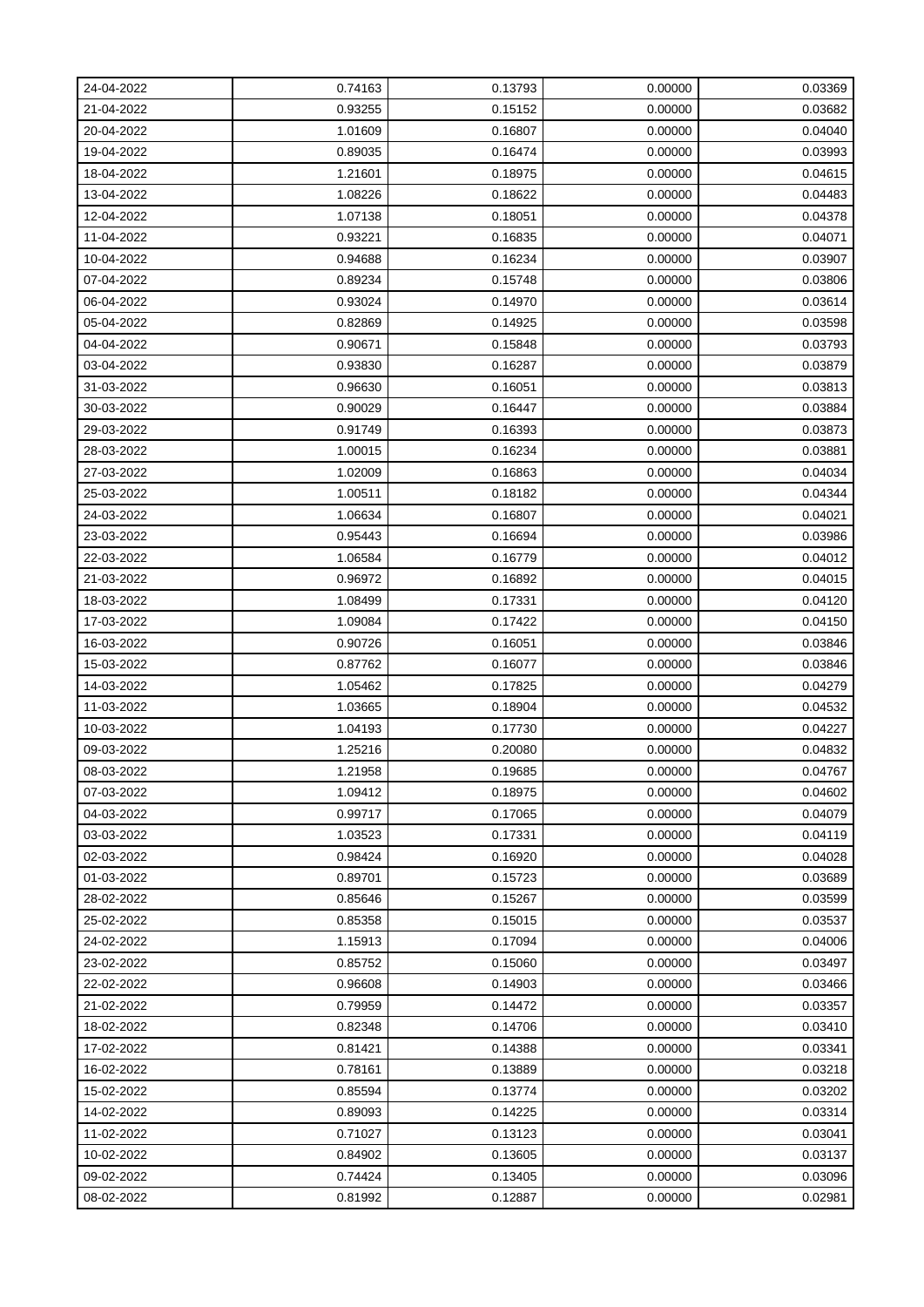| 07-02-2022 | 0.71371 | 0.12690 | 0.00000 | 0.02931 |
|------------|---------|---------|---------|---------|
| 04-02-2022 | 0.69332 | 0.12438 | 0.00000 | 0.02865 |
| 03-02-2022 | 0.67390 | 0.12270 | 0.00000 | 0.02867 |
| 02-02-2022 | 0.78209 | 0.12531 | 0.00000 | 0.02930 |
| 01-02-2022 | 0.82112 | 0.12438 | 0.00000 | 0.02915 |
| 31-01-2022 | 0.79513 | 0.12195 | 0.00000 | 0.02880 |
| 28-01-2022 | 0.67601 | 0.12330 | 0.00000 | 0.02926 |
| 27-01-2022 | 0.70824 | 0.13245 | 0.00000 | 0.03124 |
| 26-01-2022 | 0.82037 | 0.14388 | 0.00000 | 0.03367 |
| 25-01-2022 | 0.74541 | 0.14045 | 0.00000 | 0.03283 |
| 24-01-2022 | 0.83938 | 0.15083 | 0.00000 | 0.03518 |
| 21-01-2022 | 0.93568 | 0.15221 | 0.00000 | 0.03547 |
| 20-01-2022 | 0.94495 | 0.14837 | 0.00000 | 0.03454 |
| 19-01-2022 | 0.80153 | 0.14065 | 0.00000 | 0.03275 |
| 18-01-2022 | 0.71438 | 0.12903 | 0.00000 | 0.02993 |
| 17-01-2022 | 0.74385 | 0.13175 | 0.00000 | 0.03047 |
| 14-01-2022 | 0.86966 | 0.13280 | 0.00000 | 0.03062 |
| 13-01-2022 | 0.74841 | 0.13210 | 0.00000 | 0.03044 |
| 12-01-2022 | 0.68696 | 0.12453 | 0.00000 | 0.02895 |
| 11-01-2022 | 0.70235 | 0.12392 | 0.00000 | 0.02886 |
| 10-01-2022 | 0.67812 | 0.12107 | 0.00000 | 0.02823 |
| 07-01-2022 | 0.67411 | 0.11765 | 0.00000 | 0.02750 |
| 06-01-2022 | 0.68350 | 0.11737 | 0.00000 | 0.02747 |
| 05-01-2022 | 0.80751 | 0.12755 | 0.00000 | 0.02986 |
| 04-01-2022 | 0.70218 | 0.12579 | 0.00000 | 0.02945 |
| 03-01-2022 | 0.74270 | 0.13193 | 0.00000 | 0.03074 |
| 31-12-2021 | 0.77446 | 0.12658 | 0.00000 | 0.02959 |
| 30-12-2021 | 0.69767 | 0.12422 | 0.00000 | 0.02909 |
| 29-12-2021 | 0.83170 | 0.12987 | 0.00000 | 0.03047 |
| 28-12-2021 | 0.71502 | 0.12920 | 0.00000 | 0.03019 |
| 27-12-2021 | 0.75529 | 0.12361 | 0.00000 | 0.02894 |
| 23-12-2021 | 0.81315 | 0.12579 | 0.00000 | 0.02942 |
| 22-12-2021 | 0.69296 | 0.12121 | 0.00000 | 0.02846 |
| 21-12-2021 | 0.81649 | 0.12195 | 0.00000 | 0.02858 |
| 20-12-2021 | 0.68932 | 0.11891 | 0.00000 | 0.02796 |
| 17-12-2021 | 0.69811 | 0.12270 | 0.00000 | 0.02868 |
| 16-12-2021 | 0.75350 | 0.11669 | 0.00000 | 0.02732 |
| 15-12-2021 | 0.70255 | 0.11287 | 0.00000 | 0.02652 |
| 14-12-2021 | 0.64660 | 0.11737 | 0.00000 | 0.02755 |
| 13-12-2021 | 0.72946 | 0.11682 | 0.00000 | 0.02747 |
| 10-12-2021 | 0.63312 | 0.11312 | 0.00000 | 0.02657 |
| 09-12-2021 | 0.65791 | 0.11862 | 0.00000 | 0.02778 |
| 08-12-2021 | 0.67975 | 0.12048 | 0.00000 | 0.02830 |
| 07-12-2021 | 0.75994 | 0.11848 | 0.00000 | 0.02789 |
| 06-12-2021 | 0.75069 | 0.11905 | 0.00000 | 0.02795 |
| 03-12-2021 | 0.64148 | 0.11779 | 0.00000 | 0.02766 |
| 02-12-2021 | 0.66484 | 0.11891 | 0.00000 | 0.02787 |
| 01-12-2021 | 0.79932 | 0.12422 | 0.00000 | 0.02910 |
| 30-11-2021 | 0.69444 | 0.12547 | 0.00000 | 0.02930 |
| 29-11-2021 | 0.87589 | 0.13228 | 0.00000 | 0.03109 |
| 26-11-2021 | 0.81092 | 0.13316 | 0.00000 | 0.03135 |
| 25-11-2021 | 0.75960 | 0.13532 | 0.00000 | 0.03200 |
| 24-11-2021 | 0.79010 | 0.13550 | 0.00000 | 0.03201 |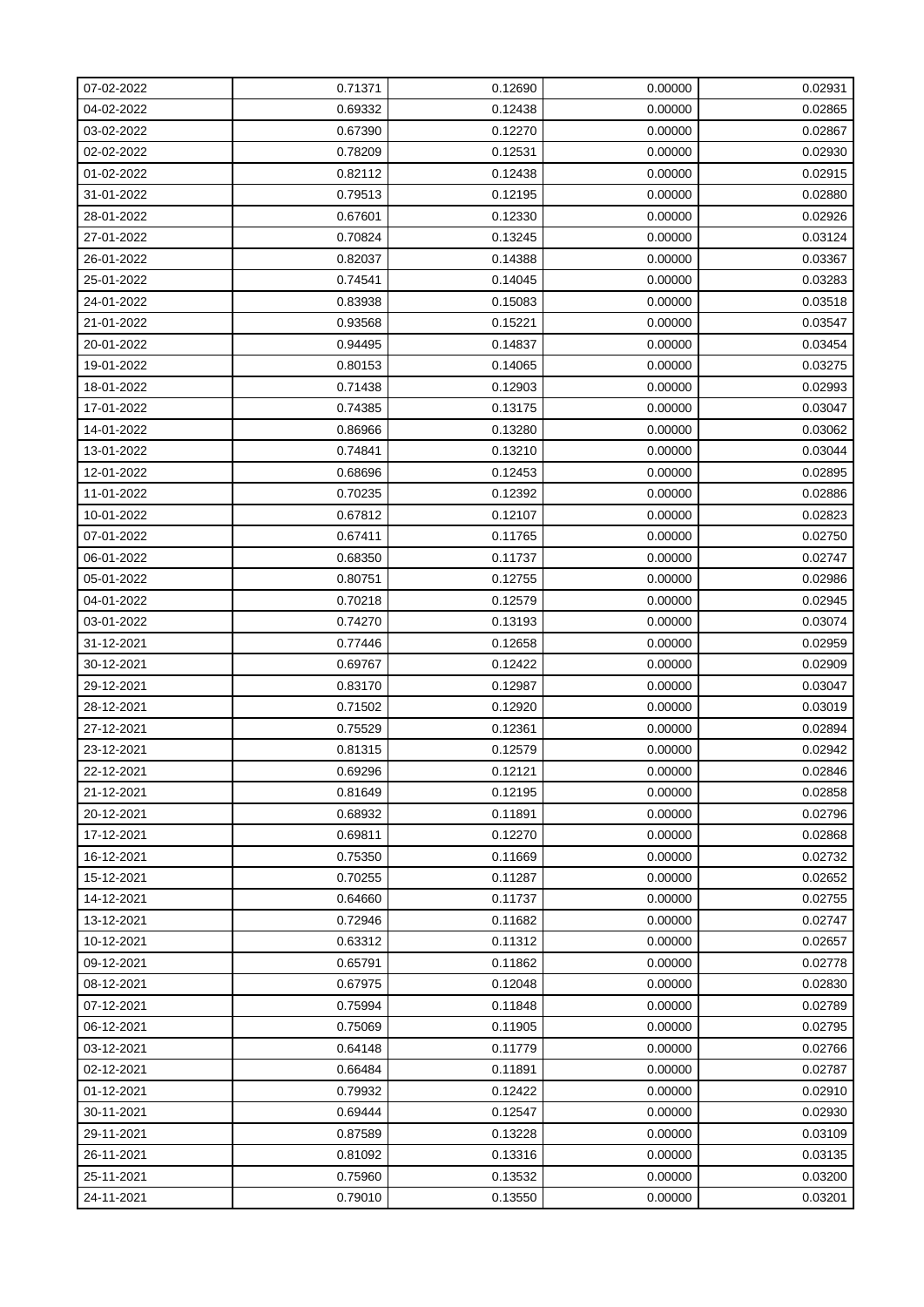| 23-11-2021 | 0.89753 | 0.14184 | 0.00000 | 0.03342 |
|------------|---------|---------|---------|---------|
| 22-11-2021 | 1.06836 | 0.15949 | 0.00000 | 0.03753 |
| 19-11-2021 | 0.91129 | 0.15773 | 0.00000 | 0.03699 |
| 18-11-2021 | 1.04397 | 0.16584 | 0.00000 | 0.03886 |
| 17-11-2021 | 0.95329 | 0.16584 | 0.00000 | 0.03892 |
| 16-11-2021 | 1.10680 | 0.16863 | 0.00000 | 0.03941 |
| 15-11-2021 | 1.06072 | 0.16949 | 0.00000 | 0.03933 |
| 12-11-2021 | 0.86276 | 0.16260 | 0.00000 | 0.03775 |
| 11-11-2021 | 1.06050 | 0.16393 | 0.00000 | 0.03799 |
| 10-11-2021 | 0.95403 | 0.15083 | 0.00000 | 0.03462 |
| 09-11-2021 | 0.84063 | 0.15244 | 0.00000 | 0.03494 |
| 08-11-2021 | 0.82067 | 0.14815 | 0.00000 | 0.03403 |
| 05-11-2021 | 0.79159 | 0.14225 | 0.00000 | 0.03275 |
| 04-11-2021 | 0.78717 | 0.13870 | 0.00000 | 0.03191 |
| 03-11-2021 | 0.89509 | 0.13812 | 0.00000 | 0.03169 |
| 02-11-2021 | 0.78883 | 0.14451 | 0.00000 | 0.03313 |
| 01-11-2021 | 0.90511 | 0.14164 | 0.00000 | 0.03255 |
| 28-10-2021 | 0.77689 | 0.14472 | 0.00000 | 0.03300 |
| 27-10-2021 | 0.95036 | 0.14684 | 0.00000 | 0.03369 |
| 26-10-2021 | 0.86155 | 0.14430 | 0.00000 | 0.03307 |
| 25-10-2021 | 0.80766 | 0.15129 | 0.00000 | 0.03466 |
| 24-10-2021 | 0.88399 | 0.15576 | 0.00000 | 0.03555 |
| 21-10-2021 | 0.86122 | 0.15198 | 0.00000 | 0.03473 |
| 20-10-2021 | 0.82567 | 0.14881 | 0.00000 | 0.03403 |
| 19-10-2021 | 0.93326 | 0.14327 | 0.00000 | 0.03279 |
| 18-10-2021 | 0.85512 | 0.14045 | 0.00000 | 0.03207 |
| 17-10-2021 | 0.86431 | 0.13459 | 0.00000 | 0.03089 |
| 14-10-2021 | 0.85318 | 0.13477 | 0.00000 | 0.03089 |
| 13-10-2021 | 0.86919 | 0.13175 | 0.00000 | 0.03020 |
| 12-10-2021 | 0.83741 | 0.12547 | 0.00000 | 0.02891 |
| 11-10-2021 | 0.72634 | 0.12225 | 0.00000 | 0.02816 |
| 10-10-2021 | 0.68024 | 0.12300 | 0.00000 | 0.02830 |
| 07-10-2021 | 0.73520 | 0.12107 | 0.00000 | 0.02794 |
| 06-10-2021 | 0.69308 | 0.12422 | 0.00000 | 0.02861 |
| 05-10-2021 | 0.71163 | 0.11962 | 0.00000 | 0.02758 |
| 04-10-2021 | 0.68383 | 0.12285 | 0.00000 | 0.02821 |
| 03-10-2021 | 0.68653 | 0.12180 | 0.00000 | 0.02795 |
| 30-09-2021 | 0.64661 | 0.11682 | 0.00000 | 0.02689 |
| 29-09-2021 | 0.63261 | 0.11173 | 0.00000 | 0.02567 |
| 28-09-2021 | 0.65676 | 0.11933 | 0.00000 | 0.02727 |
| 27-09-2021 | 0.76230 | 0.12107 | 0.00000 | 0.02763 |
| 26-09-2021 | 0.70585 | 0.12315 | 0.00000 | 0.02808 |
| 23-09-2021 | 0.81336 | 0.12484 | 0.00000 | 0.02837 |
| 22-09-2021 | 1.31026 | 1.25786 | 0.00000 | 0.02861 |
| 21-09-2021 | 1.31106 | 1.24844 | 0.00000 | 0.02839 |
| 20-09-2021 | 1.35447 | 1.21065 | 0.00000 | 0.02753 |
| 19-09-2021 | 1.33477 | 1.21359 | 0.00000 | 0.02765 |
| 16-09-2021 | 1.42518 | 1.29032 | 0.00000 | 0.02922 |
| 15-09-2021 | 1.45036 | 1.37552 | 0.00000 | 0.03117 |
| 14-09-2021 | 1.53267 | 1.41443 | 0.00000 | 0.03191 |
| 13-09-2021 | 1.51332 | 1.39665 | 0.00000 | 0.03152 |
| 12-09-2021 | 1.51194 | 1.39082 | 0.00000 | 0.03148 |
| 09-09-2021 | 1.54618 | 1.49701 | 0.00000 | 0.03373 |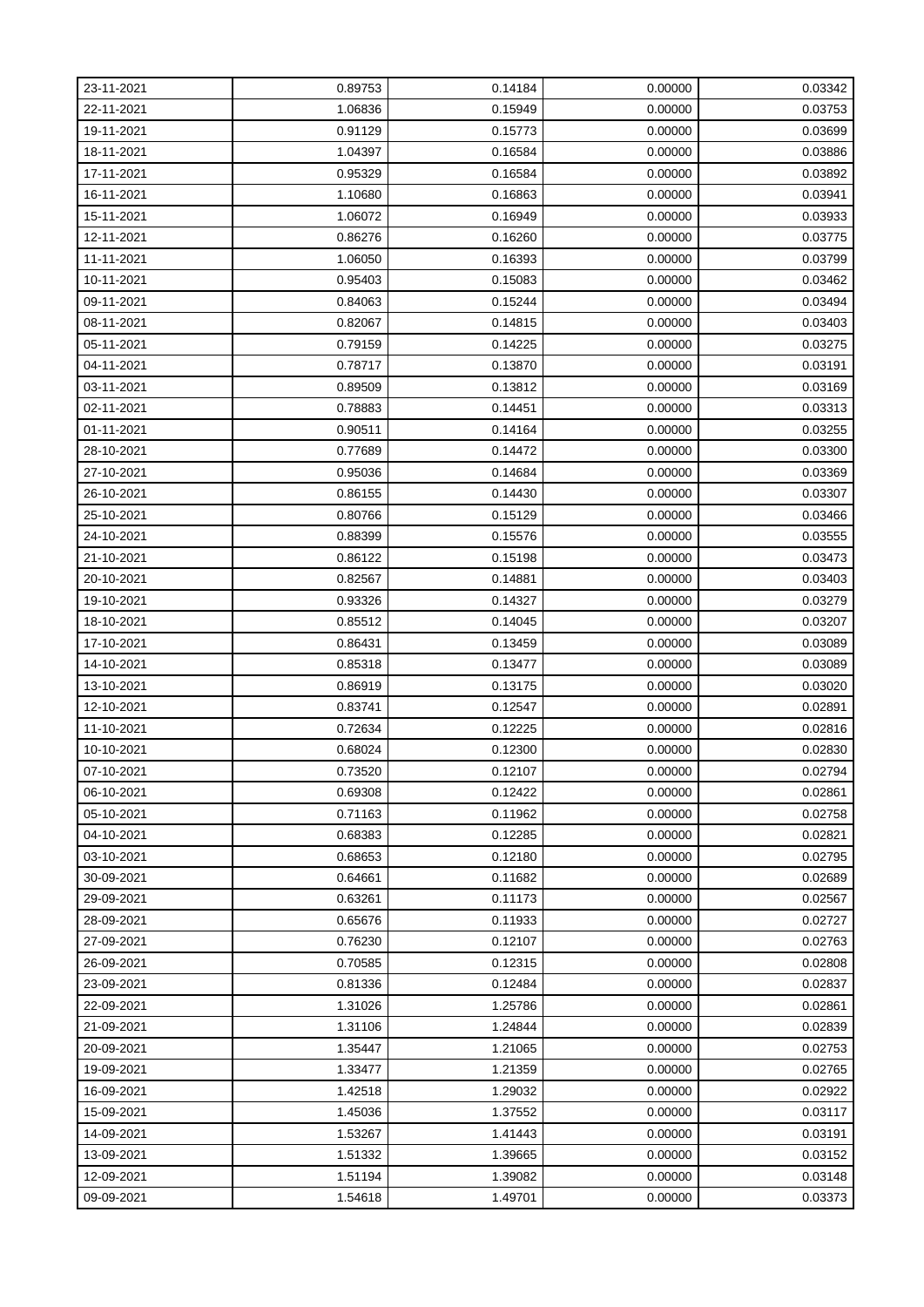| 08-09-2021 | 1.50497 | 1.45773 | 0.00000 | 0.03291 |
|------------|---------|---------|---------|---------|
| 07-09-2021 | 1.66897 | 1.51976 | 0.00000 | 0.03430 |
| 06-09-2021 | 1.62457 | 1.53139 | 0.00000 | 0.03445 |
| 05-09-2021 | 1.69108 | 1.61290 | 0.00000 | 0.03630 |
| 02-09-2021 | 1.47522 | 1.45560 | 0.00000 | 0.03273 |
| 01-09-2021 | 1.62868 | 1.48148 | 0.00000 | 0.03340 |
| 31-08-2021 | 1.48946 | 1.40845 | 0.00000 | 0.03184 |
| 30-08-2021 | 1.50611 | 1.47493 | 0.00000 | 0.03332 |
| 29-08-2021 | 1.45342 | 1.44092 | 0.00000 | 0.03262 |
| 26-08-2021 | 1.50618 | 1.37931 | 0.00000 | 0.03136 |
| 25-08-2021 | 1.48568 | 1.38122 | 0.00000 | 0.03138 |
| 24-08-2021 | 1.37761 | 1.39082 | 0.00000 | 0.03163 |
| 23-08-2021 | 1.47711 | 1.36612 | 0.00000 | 0.03110 |
| 22-08-2021 | 1.42309 | 1.31579 | 0.00000 | 0.03000 |
| 19-08-2021 | 1.42215 | 1.30208 | 0.00000 | 0.02981 |
| 18-08-2021 | 1.27250 | 1.30548 | 0.00000 | 0.02987 |
| 17-08-2021 | 1.42370 | 1.38504 | 0.00000 | 0.03160 |
| 16-08-2021 | 1.42604 | 1.41243 | 0.00000 | 0.03207 |
| 15-08-2021 | 1.31696 | 1.35501 | 0.00000 | 0.03076 |
| 12-08-2021 | 1.45183 | 1.31926 | 0.00000 | 0.03007 |
| 11-08-2021 | 1.42881 | 1.33333 | 0.00000 | 0.03038 |
| 10-08-2021 | 1.32124 | 1.31752 | 0.00000 | 0.03009 |
| 09-08-2021 | 1.46808 | 1.34771 | 0.00000 | 0.03073 |
| 08-08-2021 | 1.44254 | 1.40449 | 0.00000 | 0.03196 |
| 05-08-2021 | 1.80059 | 1.66113 | 0.00000 | 0.03761 |
| 03-08-2021 | 2.01894 | 1.81818 | 0.00000 | 0.04106 |
| 02-08-2021 | 1.70504 | 1.71527 | 0.00000 | 0.03867 |
| 01-08-2021 | 1.91371 | 1.75131 | 0.00000 | 0.03946 |
| 29-07-2021 | 1.83337 | 1.78891 | 0.00000 | 0.04025 |
| 28-07-2021 | 1.89520 | 1.73310 | 0.00000 | 0.03910 |
| 27-07-2021 | 1.74700 | 1.57480 | 0.00000 | 0.03574 |
| 26-07-2021 | 1.77324 | 1.65837 | 0.00000 | 0.03774 |
| 25-07-2021 | 1.81590 | 1.70068 | 0.00000 | 0.03870 |
| 22-07-2021 | 1.70147 | 1.70648 | 0.00000 | 0.03882 |
| 21-07-2021 | 1.65049 | 1.64474 | 0.00000 | 0.03741 |
| 20-07-2021 | 1.76917 | 1.62338 | 0.00000 | 0.03701 |
| 19-07-2021 | 1.73445 | 1.62866 | 0.00000 | 0.03702 |
| 18-07-2021 | 1.76997 | 1.70648 | 0.00000 | 0.03883 |
| 15-07-2021 | 2.03296 | 1.93424 | 0.00000 | 0.04392 |
| 14-07-2021 | 2.00706 | 1.98020 | 0.00000 | 0.04482 |
| 13-07-2021 | 1.94397 | 1.89036 | 0.00000 | 0.04300 |
| 12-07-2021 | 2.11219 | 1.93424 | 0.00000 | 0.04379 |
| 11-07-2021 | 1.88634 | 1.87617 | 0.00000 | 0.04238 |
| 08-07-2021 | 1.86068 | 1.85874 | 0.00000 | 0.04212 |
| 07-07-2021 | 1.87247 | 1.88324 | 0.00000 | 0.04276 |
| 06-07-2021 | 2.10111 | 1.99203 | 0.00000 | 0.04519 |
| 05-07-2021 | 2.31954 | 2.07900 | 0.00000 | 0.04707 |
| 04-07-2021 | 2.15831 | 2.07469 | 0.00000 | 0.04690 |
| 01-07-2021 | 1.95215 | 1.89753 | 0.00000 | 0.04305 |
| 30-06-2021 | 2.02038 | 1.95312 | 0.00000 | 0.04425 |
| 29-06-2021 | 1.96771 | 1.80832 | 0.00000 | 0.04083 |
| 28-06-2021 | 1.88731 | 1.86220 | 0.00000 | 0.04199 |
| 27-06-2021 | 1.94599 | 1.90114 | 0.00000 | 0.04280 |